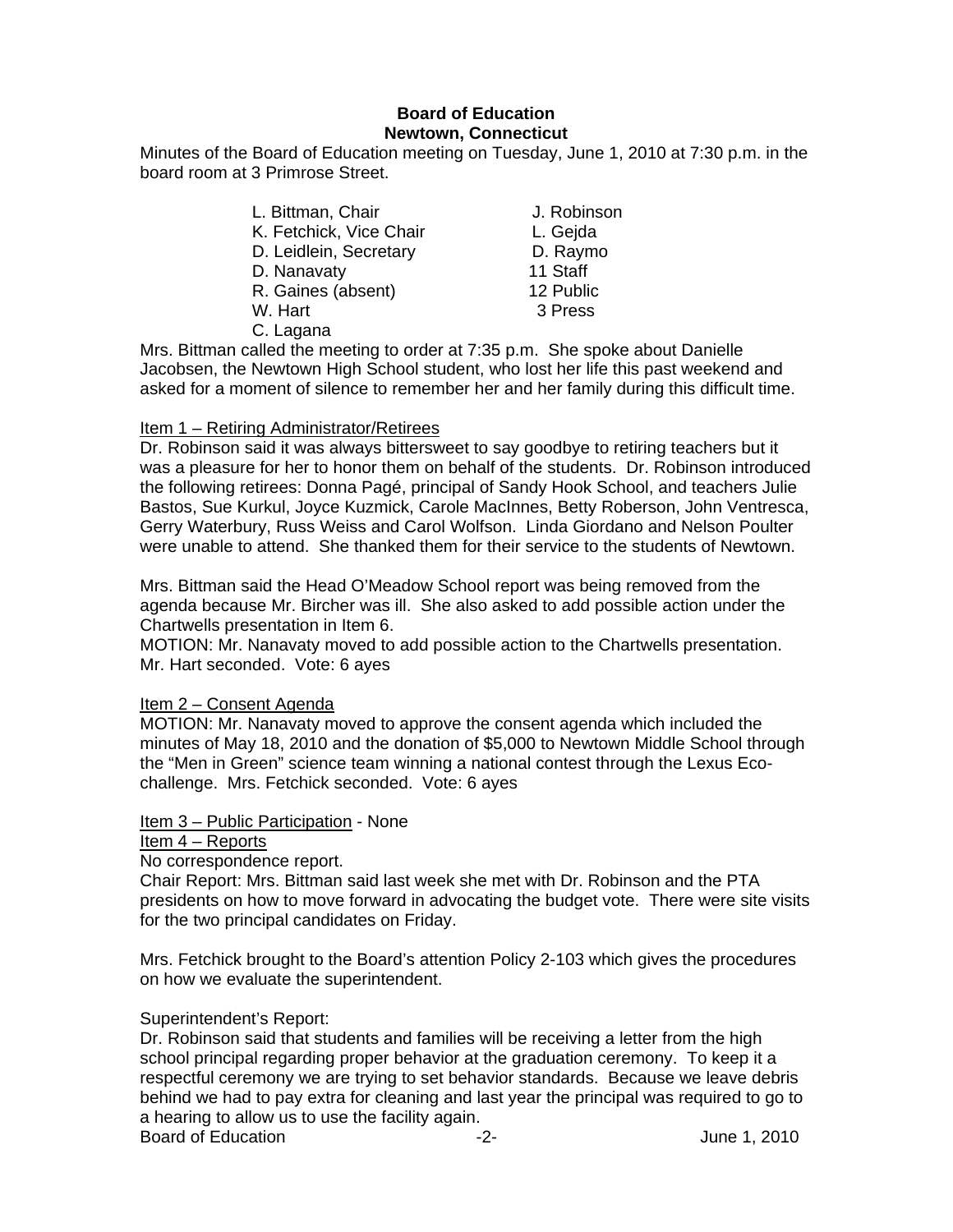The middle school roof as part of the CIP will probably not be done this summer. To get reimbursement we have to go through the process of each board in town approving the project. The requirement for BSF is that the town approve the full estimate for the roof. First the drawings have to be approved, then the estimations and ed specs and then it goes to the town boards and finally to BSF. The full amount has to be approved even though it won't be the actual cost.

Mr. Nanavaty said the minutes of the Board of Finance meeting recommended that it proceed to the Legislative Council. It should be discussed at their next meeting and then to Hartford. What is the delay?

Dr. Robinson said the Legislative Council is meeting tomorrow night and it is on their agenda. The delay is getting the drawings completed and the architect approved. The PCT has been scheduled.

Mr. Nanavaty asked what Mr. Faiella's opinion was regarding getting the roof repaired. Dr. Robinson said after the BSF approval Mr. Faiella would come and lay out the specifics.

Mr. Nanavaty said we thought it would take a year and a half to two years. His concern is increased costs and if it is going to take longer to complete. It might be worth looking at what we can do now.

Dr. Robinson said we are having the usual problems at the high school with the students getting their schedules for next year and not able to get the classes they want. Latin remains a problem. One teacher has an additional class of Latin but we still have students who want to take it and cannot. AP Psychology has 150 students placed with 70 who were turned away.

Dr. Robinson said a number of years ago we belonged to the Tri State Consortium which included high achieving school districts. We have been invited to join and today that group voted and accepted Newtown. It involves districts from New York, New Jersey and Connecticut.

Lastly, Dr. Robinson stated that we have a crisis team in the district. With the tragedy over the weekend this team knew exactly what to do and is doing an excellent job.

Mrs. Bittman said her high school principal came to her university during her freshman year to ask if they were prepared for college. It might be a good idea to ask college freshmen who graduated from Newtown High School if they were prepared.

Policy Committee: Mrs. Fetchick said there was no meeting due to her illness. They went through the first section of the bylaws and one policy we don't have addresses hearings such as personnel or expulsion and talks about what type of records we should keep as a result of these hearings. She stated that Dr. Robinson suggested having a hearing officer instead of having the Board be present.

Dr. Robinson said they are basically talking about expulsion hearings using an independent person.

Mrs. Leidlein asked if it was a paid position. Dr. Robinson said it was a per diem position usually held by an attorney.

Board of Education **Contains the Contract of Education** of Education **-3-** All the Second Mune 1, 2010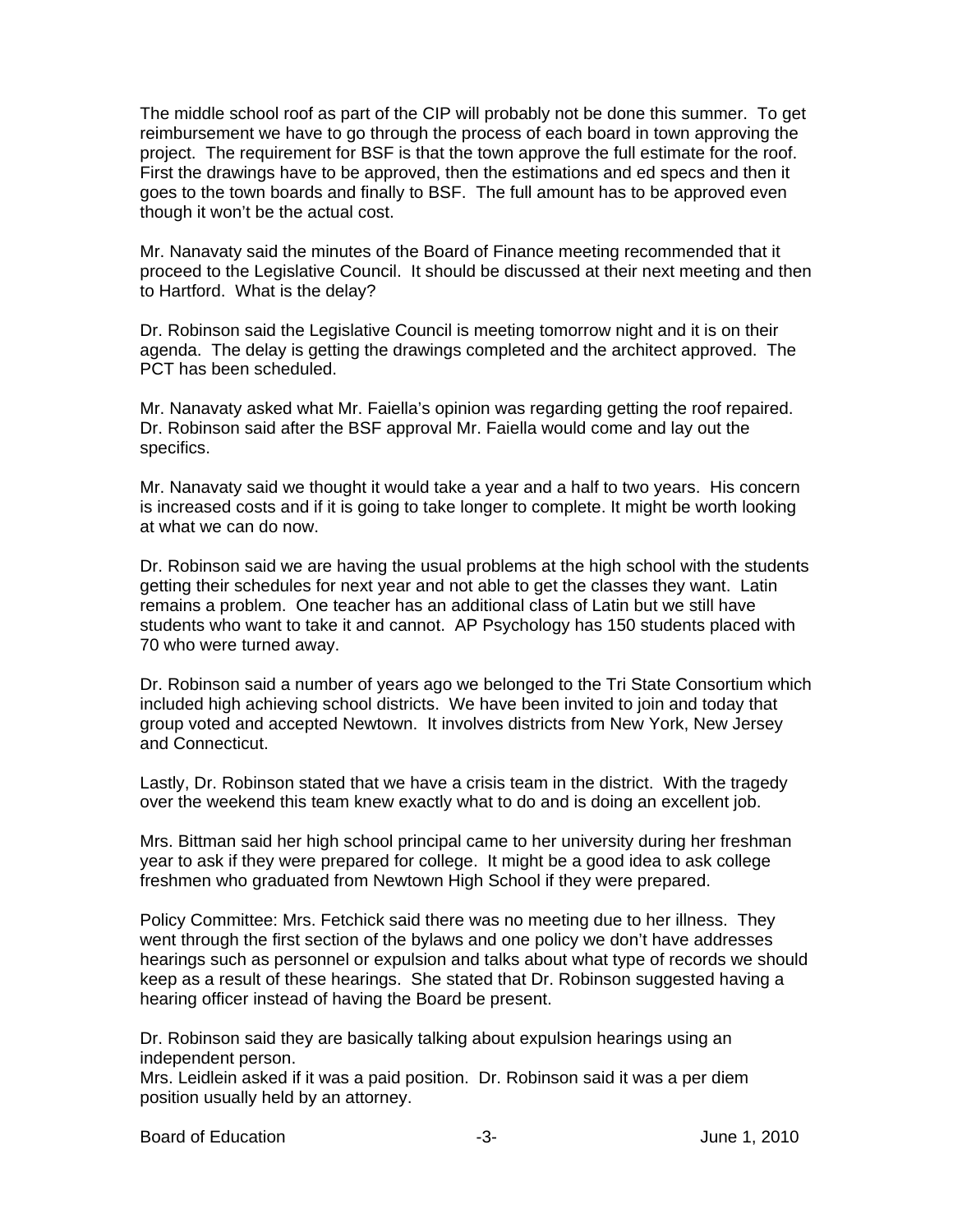Mr. Nanavaty said his preference was to have Board members sit on expulsions. Sometimes the punishment has to fit the crime. His concern is that the hearing officer doesn't have that personal contact or understanding of an individual and would merely apply the policy.

Mr. Hart said he wouldn't want to do it without some thought but it makes a lot of sense if you can't get enough members.

Mr. Lagana said it would give us some flexibility.

Facilities Committee: Mr. Hart said there was no meeting.

### Item 6 – New Business

Dr. Gejda said there were three books for approval. One is a fifth grade social studies book and the two high school books were for US History and AP Psychology.

Candi Dietter, social studies department chair, spoke about the US History and AP psychology books along with the process for choosing the books with feedback from the students.

Mrs. Leidlein questioned the need for 450 books since we will have online textbooks. Mrs. Dietter said most students want the textbooks.

Mrs. Leidlein said if there was more of a push to use the online text more students may want to use it.

Mrs. Dietter said in time they will but they aren't there yet so we aren't ready to eliminate the book.

Mrs. Bittman said that also many students don't have a portable device and study where they can.

Jonathan Hull, teacher at Reed School, spoke about the  $5<sup>th</sup>$  grade social studies textbook. The  $6<sup>th</sup>$  grade curriculum is concept based so we wanted to prepare  $5<sup>th</sup>$  grade students. It looks at unity and diversity.

MOTION: Mr. Nanavaty moved that the Board of Education approve the following textbooks:

- Social Studies Western Hemisphere & Europe by Dr. Sarah Bednarz, Dr. Mark Schug, Dr. Ines Miyares and Dr. Charles White, published by Houghton Mifflin, 2008, for grade 5
- United States History: Modern America by Emma Lapsansky-Werner, Peter Levy, Randy Roberts and Alan Taylor, published by Pearson/Prentice Hall, 2010, for grade 11
- AP Psychology by David Myers, published by Bedford, Freeman & Worth, 2010, for grade 12

Mr. Lagana seconded. Vote: 6 ayes

Chartwells Presentation for the 2010-2011 School Year: Jill Patterson, resident dietitian for the past six years, spoke about the programs and events with the students.

Dan Shields, Director of Dining Services, said they were going to start working with the culinary program at the high school. Next year there will be three lunch waves with 30 Board of Education **Contract Contract Contract Contract Contract Contract Contract Contract Contract Contract Contract Contract Contract Contract Contract Contract Contract Contract Contract Contract Contract Contract Cont**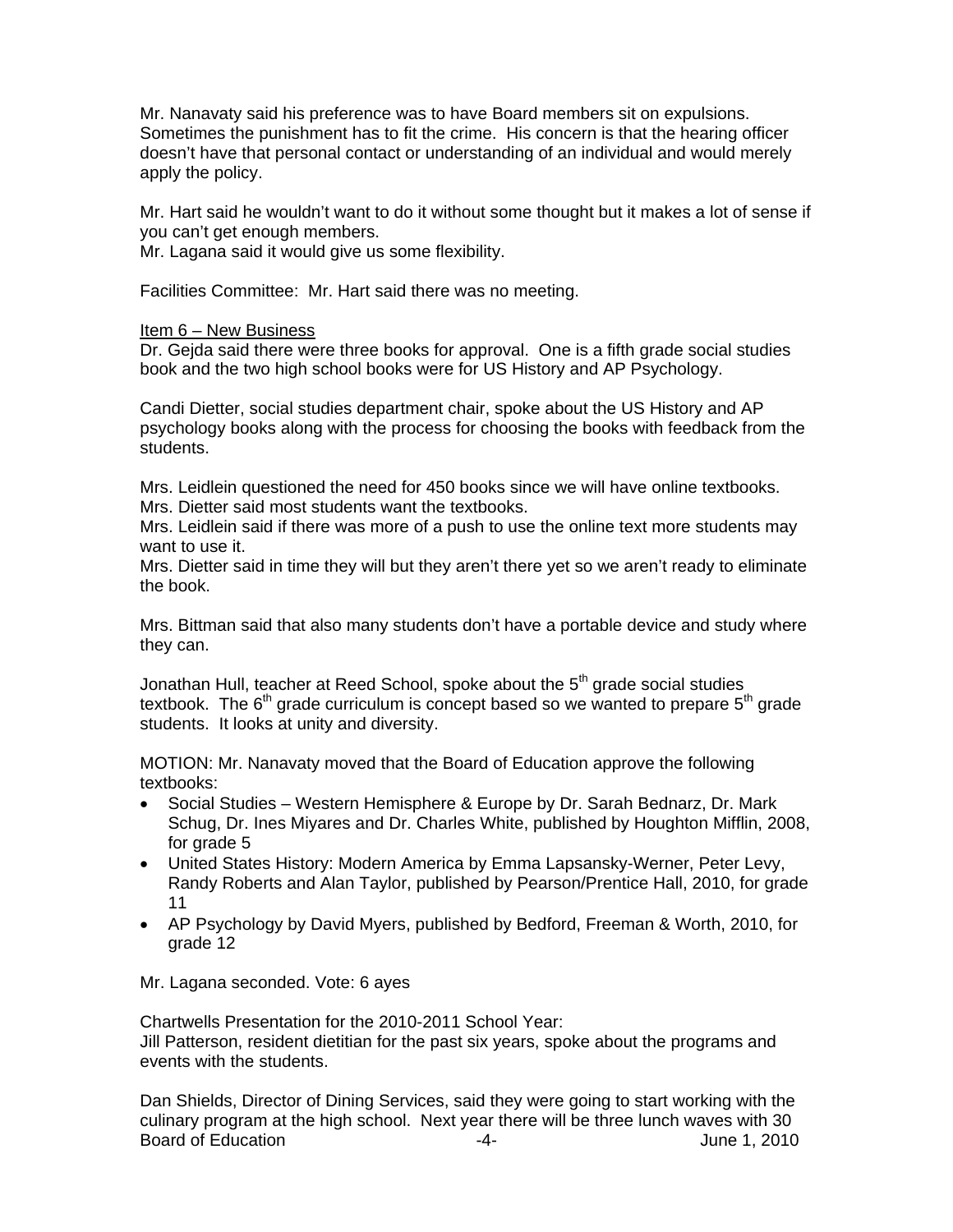minutes to eat. Their concern is having two cafeterias and not making as much revenue. Hawley will be a full service cafeteria next year. He and Jill were awarded the 2009 Chartwells NE Regional and National Account of the Year Award and won the Whole Grains Challenge last year. We are at 2.5% for reduced lunches and 2.6% for free lunches. Our catering is half of what it used to be. Snow days also impact our sales and we are falling short by 2.5%. All costs have increased and our district labor is higher also. With less lunch waves at the high school we will be able to trim labor there and with Hawley opening up some of the Reed positions can also be cut back.

Mrs. Fetchick said our enrollment is dropping off in the elementary schools and hoped they would be planning for that.

Mr. Shields said they are looking at that and there will be adjustments in every school.

Mr. Nanavaty asked if they had any other ways for the middle school to get the lunch numbers back up as the enrollment has increased.

Mr. Shields said this year Chartwells gave a gift of \$50,000 which added two new stations at the middle school. We are going to address labor there also with a savings of about 3.5 hours per day.

Mr. Nanavaty asked about the Hawley kitchen. Mrs. Raymo said everything will be in the gymnasium.

Mr. Nanavaty said Hawley has peanut free classrooms and if the students aren't going to be eating in the gym they will have to have peanut free tables. Also, the middle school lunch program seems to need improvement.

Mr. Shields said the chef at Reed will work with the staff at the middle school to help drive up what is offered.

Mr. Nanavaty said we are \$60,000 under our target.

Tom O'Donnell, District Manager, said we are down at the middle school even with putting the \$50,000 into the program. We didn't see the return in Newtown but it is like this across the country.

Mr. Nanavaty asked if they were requesting an increase.

Mr. Shields said they were asking for a 25 cent increase for meals and ala carte entrées. We aren't meeting our expenses. Regarding French fries we are suggesting at the middle and high schools to only offer them ala carte. Years ago they tried to get rid of the fries. They would like an increase of 15 cents for the fries.

Mr. Nanavaty asked for a list of the increases. We are looking at a \$60,000 shortfall. Mrs. Raymo said we have not had a profit yet. Chartwells is going into the third year and still absorbing a loss. We have to give them the ability to start breaking even in this district. We have to look at increasing prices.

Mr. O'Donnell said this year we absorbed the entire loss. Mrs. Raymo said we have to let them have a program that will break even.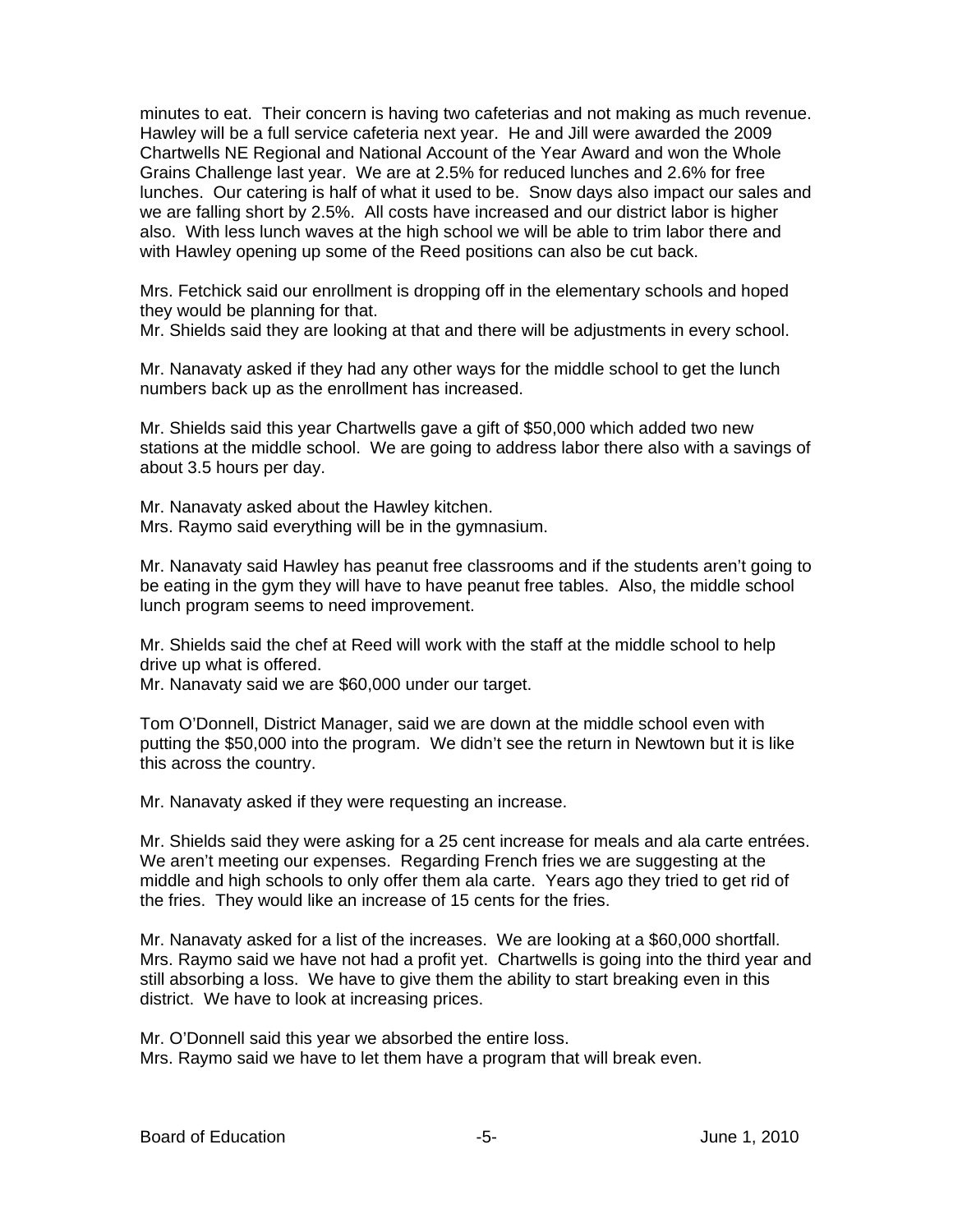Mrs. Leidlein said she was all for increasing the cost to make the product. If we increase the cost and the number of students buying the product goes down, what is the plan to offset that?

Mr. O'Donnell said usually about 5% don't purchase. The lunch price in Newtown is low for what they get. It is not about making a profit but about breaking even. We give you back the fee each year.

Mr. Hart said we need to get an accurate set of financials.

Mr. Nanavaty said we've been provided with those numbers in the past. The Board should move to the Trumbull prices. He asked to see the proposals regarding the French fries.

Mrs. Fetchick said we should be compared to a district with the services like ours. 10% is a big increase.

Mr. Lagana said an increase should be for all the meals across the board.

Mrs. Raymo said we could get a schedule of where we were when we started and where we are now with an anticipated financial through June and more narrative to implement the plan to break even next year.

Mr. Nanavaty said to look at last year's paperwork from Chartwells. Last year we got a monthly breakdown of costs and profits.

Mrs. Bittman asked if there was a way to limit the more healthy choices. Mr. Nanavaty said fruit used to be provided with each meal and most was thrown away. Now there are choices.

Mr. Hart said we need a complete set of financials. Mrs. Raymo said the financial information would be in the Board packets for the next meeting.

### Item 5 – Old Business

Newtown High School Expansion Project Update: Dr. Robinson said there is some trouble regarding the date for completion. She attended the owner's meeting. The FF&E is on its way. She invited Board members to contact the principal for a walk through of the addition.

Health Insurance Consultant: Dr. Robinson said the Board of Selectman approved the consultant firm of Lindberg and Ripple. They have worked with school districts in Simsbury, Berlin, Meriden and Suffield.

Mrs. Fetchick said it was a four-year contract and asked if there were any costs not included on Appendix A.

Mrs. Raymo said she spoke with Bob Tait. We may want to draft an RFP for a complete bid on health insurance with dental. It would be \$10,000 from the Board of Education and the Town for a total of \$20,000 to have another bid proposal for next year.

Mr. Nanavaty asked when we would look at moving the dental coverage.

Board of Education **-6-** Figure 1, 2010 **-6-** Figure 1, 2010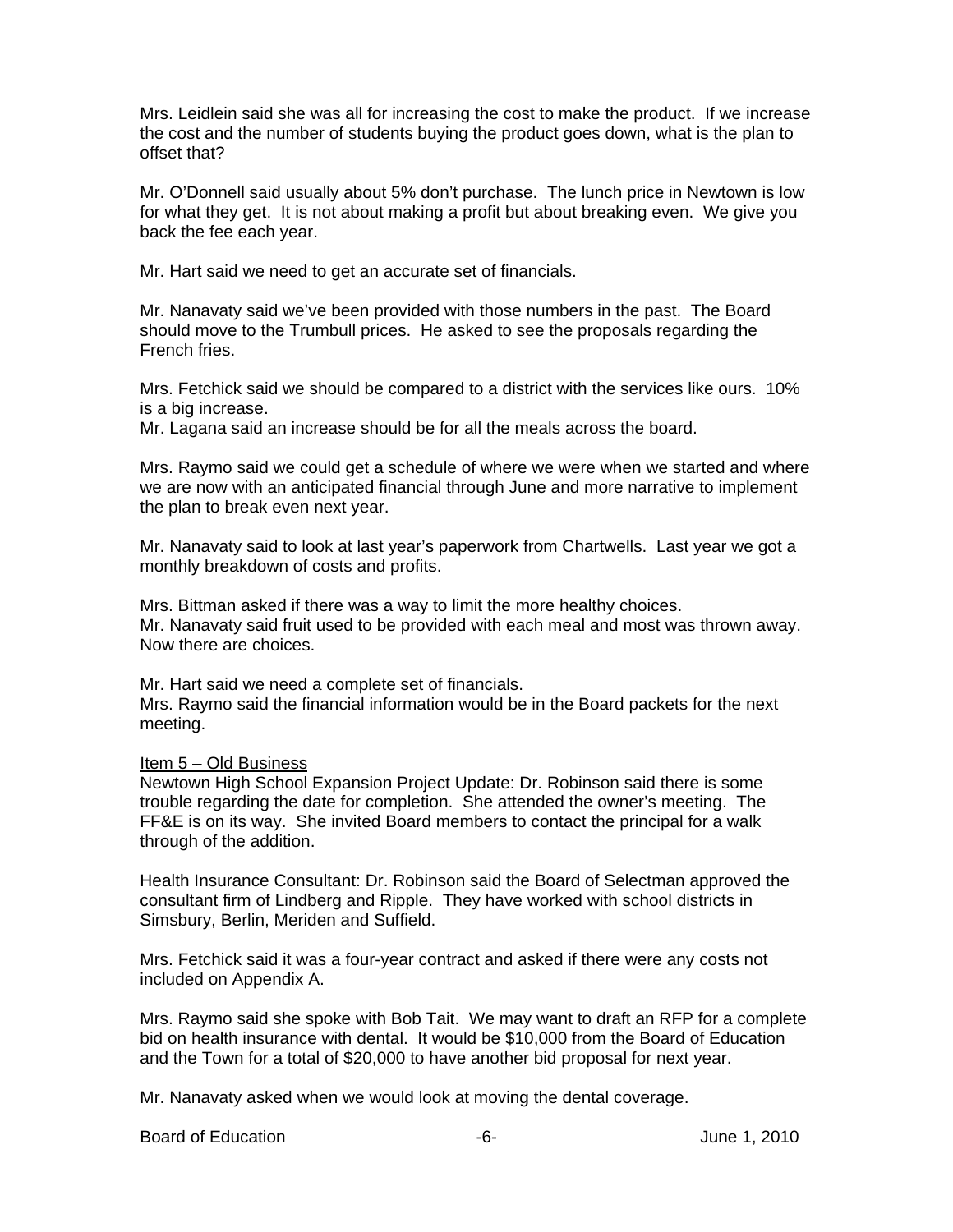Mrs. Raymo said we would probably look at it as a package for next year. Anthem handles the Town dental. She would combine it into one package.

Mr. Hart said we need to schedule a workshop session with the Town regarding the self insurance. There is a lot of misunderstanding. If we miscalculate and underfund we will have to make it up next year with higher premiums. The commission doesn't exist. We need to get together to understand it.

Mrs. Raymo said only the carrier will set the percentage cost increases. Dealing with an anticipated cost from the industry the risk is what to fund. The stop loss insurance doesn't kick in until you meet their number.

MOTION: Mrs. Fetchick moved that the Board of Education approve Lindberg & Ripple, Inc., 100 Northfield Drive, Windsor, Connecticut as the Health Insurance Consultant for the Newtown Board of Education. Mr. Nanavaty seconded. Vote: 6 ayes

Teacher Education and Mentoring Program:

Dr. Gejda spoke about the TEAM district plan to guide us through the transition from the BEST Program to the TEAM program. It must be submitted to the state for approval.

Mrs. Fetchick was reluctant to approve it because we don't know the costs associated with the new program especially without having a budget.

Dr. Gejda said in terms of professional development it is difficult to put in a bottom line cost. We can't determine this until we know how many new teachers we will have.

Mrs. Fetchick asked about a professional development plan.

Dr. Gejda said we have one in place. For new teacher orientation mentors will be in to meet with their mentees. As the year goes on there will be times when training will be required to meet student needs.

Mr. Nanavaty recommended that we move on this tonight. We are at the point that the TEAM program will also be a part of teacher evaluation. This is a good first step.

MOTION: Mr. Nanavaty moved that the Board of Education approve the Teacher Education and Mentoring Program. Mr. Lagana seconded. Vote: 6 ayes

Early Release Day for Team Meetings:

Dr. Robinson said she would like to have an early release day once a month for professional learning committees to meet. There is no time for these meetings and because we have increased the school day by five minutes next year we would still be 10 hours ahead in instructional time.

Mr. Hart asked how that would affect kindergarten.

Dr. Robinson said we would rotate kindergarten.

Mr. Nanavaty asked how this would affect the bus schedule.

Dr. Robinson said we have an early release schedule and would balance A.M. and P.M. kindergarten.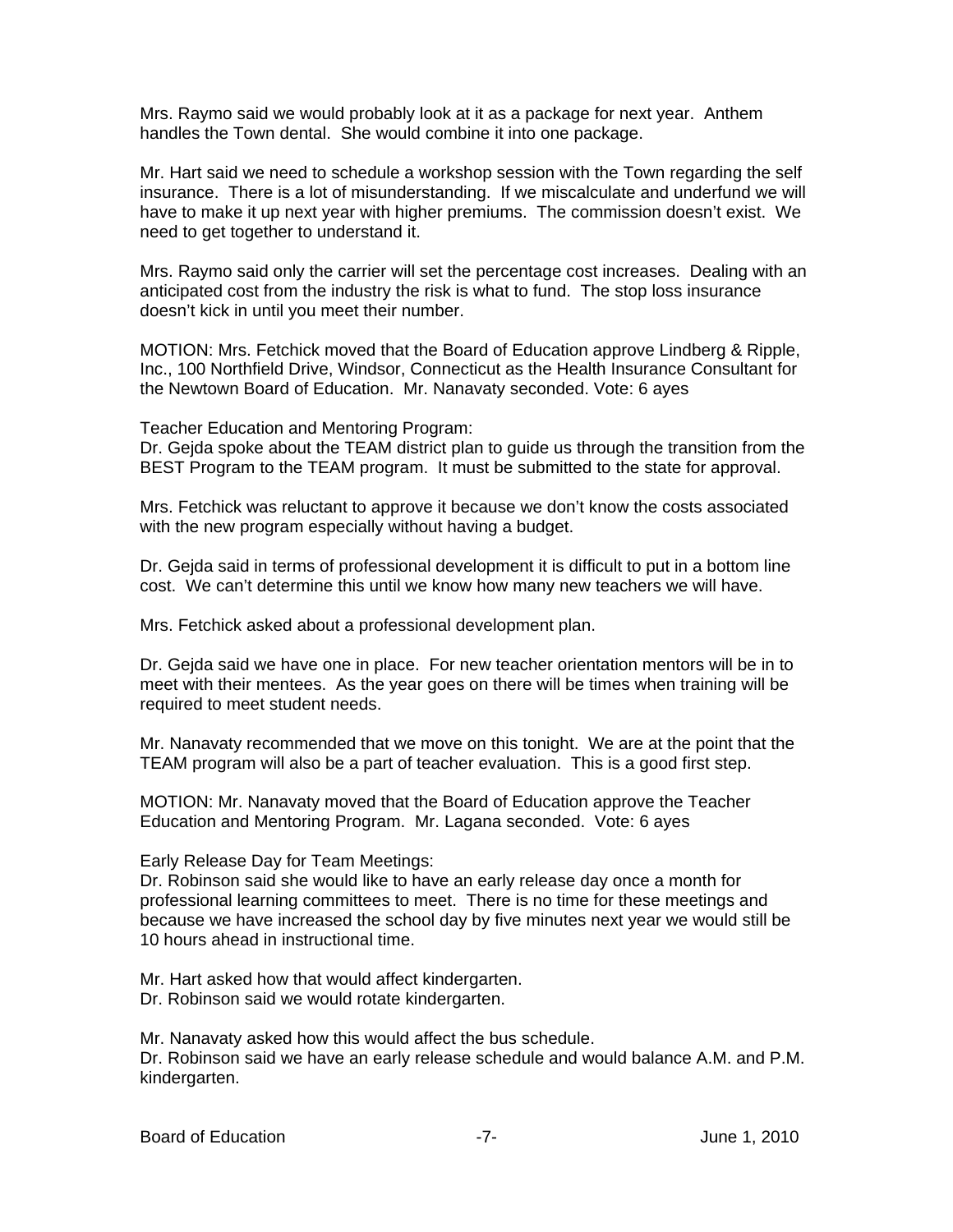Mrs. Fetchick asked if there would be an early release in the months we have professional development days.

Dr. Robinson said we would because the early dismissal days would be devoted to teacher collaboration. Professional Learning Communities are about instruction and collaboration.

Mr. Nanavaty thought we should discuss this after the referendum on June 8. A proposal to decrease our budget is to reduce the student school days by three days. Dr. Robinson said she would like them once a week but we can't do that. The middle school can meet once a week but not the others.

Mrs. Fetchick was concerned about enough instructional hours and is worried about taking away teaching time. Why can't we do it after school or some other way? She'd like to table it until after the budget has passed.

Dr. Robinson said we cannot mandate that the teachers meet after school. She feels if we give the teachers two hours of collaboration it is her hope it will continue to meetings after school.

Mr. Nanavaty said he knew it was hard to schedule afternoon meetings because the teachers are busy with afterschool activities. He wasn't against adding time to the school day but we should put it off for two weeks.

MOTION: Mr. Nanavaty moved to table the vote on this item. Mrs. Leidlein seconded.

Mrs. Bittman said it was good to raise up our level of education and feels it is worth having the students out of class during that time. Vote: 6 ayes

### Budget Update:

Dr. Robinson gave the Board reductions totaling \$1,788,206 which included infrastructure costs, special education excess costs, medical insurance and early retirement salary reductions. We are still looking for \$511,794 to meet the \$2,300,000 cut.

Mrs. Fetchick said at the Legislative Council meeting Dr. Robinson spoke about an 82% number for excess cost.

Dr. Robinson said that is what we are getting for this year.

Mrs. Bittman asked if any Board members were advocating a "no" vote on the budget. There were no Board members advocating a "no" vote.

Mrs. Leidlein said her position hasn't changed and would vote "yes" on the budget. Mrs. Bittman was also advocating a "yes" vote.

### Item 7 – Public Participation

Kinga Walsh, 21 Horseshoe Ridge Road, said regarding the early dismissal plan she was concerned about it being disruptive for the students. She publicly apologized to Dr. Robinson for an email she sent to the Legislative Council. She didn't know Dr. Robinson had sent one. She asked the Board to put out a public statement on the budget because of their influence on people in this town. Let the people know they have a united decision.

Board of Education **-8-** Figure 1, 2010 **-8-** Figure 1, 2010